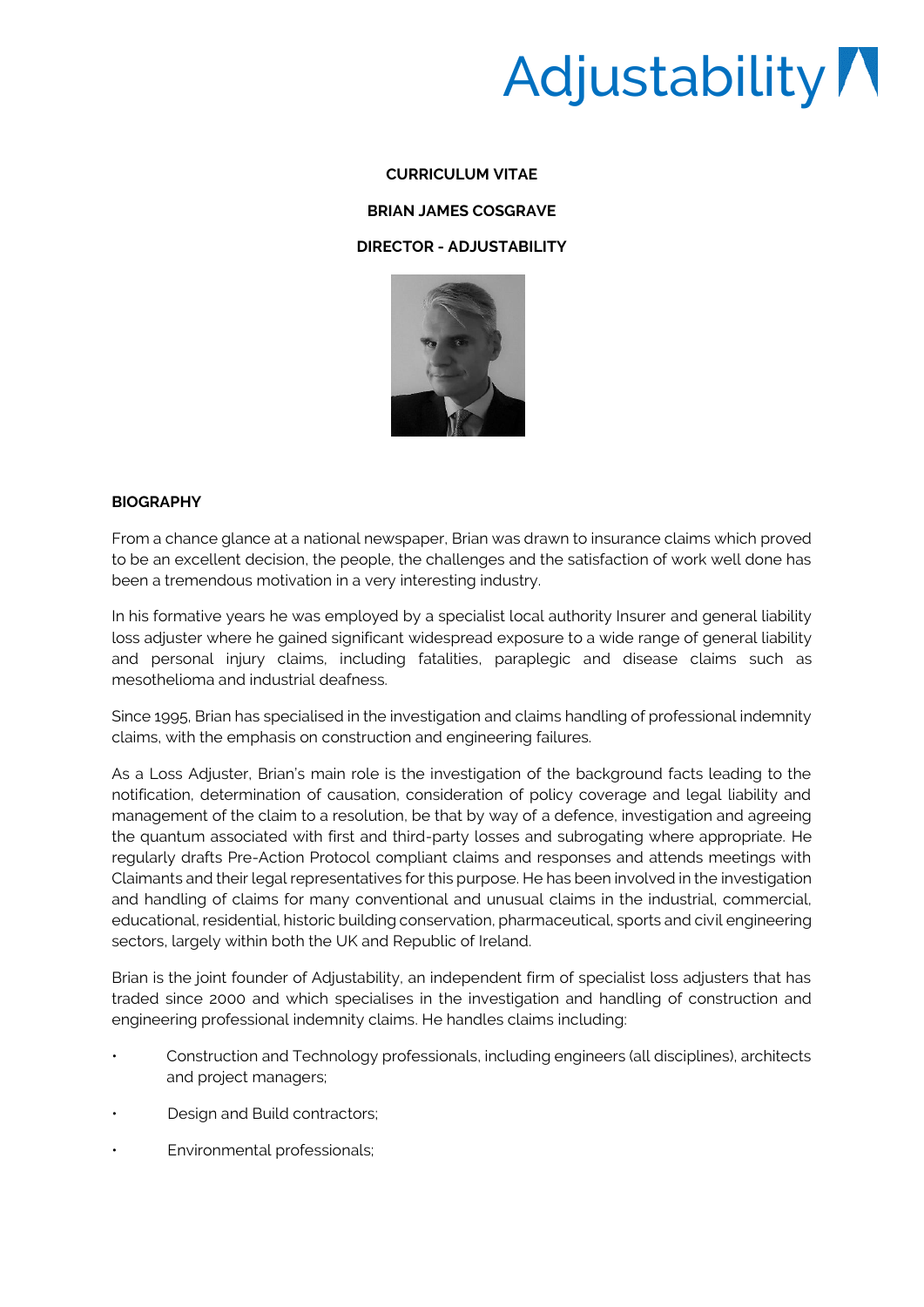- Surveyors (all disciplines) and Valuers.
- Management agents;
- Interior Designers;
- Insurance brokers;
- **Loss Adjusters**

As the Founding Director of Adjustability, he maintains close contact with all claims and instructions to ensure the quality of service provided by the firm to Clients is to a high standard

### **Employment:**

- 2000 Present Director, Adjustability
- 1999 2000 Senior Adjuster, Cunningham Lindsay
- 1991 1999 Supervising Adjuster, ITT Macalisters
- 1987 1991 Claims Inspector, Municipal Mutual Insurance Company

### **SELECTION OF CLAIMS/DISPUTES**

Below is a very small example broad summary of the types of cases Brian has investigated and handled recently. Further details are available upon request.

- 1. Multi Storey Residential Block Cladding: Twenty-Three storey building. Cladding noncompliant with Building Regulations. Issues included fire safety. Claim £7.5 m.
- 2. Jetty; A failure of bridge sections supported of concrete piled foundations. Negotiation of the contractors delay claim, procurement and management of the remedial works and resolution of the third party consequential loss claim. Claim £5m.
- 3. Factory/Warehouse; Subsidence of the superstructure. Investigation to determine causation. Liaison with expert Geotechnical Engineer and developing a scheme of remedial works that allowed the tenant to remain in occupation, significantly reducing the potential claim for disruption/consequential loss. Use of an innovative computer controlled grouting system to stabilise the ground beneath the building. Pursuing subrogated claim against sub-consultants. Claim £1.2m.
- 4. University; Failure of cladding system to the building façade due to an adhesive failure. Investigation into cause, liaison with adhesives expert and overseeing remedial works while ensuring minimal disruption to the education facility. Claim £1 m.
- 5. Flood relief scheme; Loss of tunnel boring machine during excavation of a tunnel as part of a flood relief scheme. Investigation. Claim £3 m.
- 6. Car Park; Failure of car park surface at supermarket due to inadequate groundwork design. Investigation, overseeing remedial works and resolution of first and third-party claims. Claim £1.5 m.